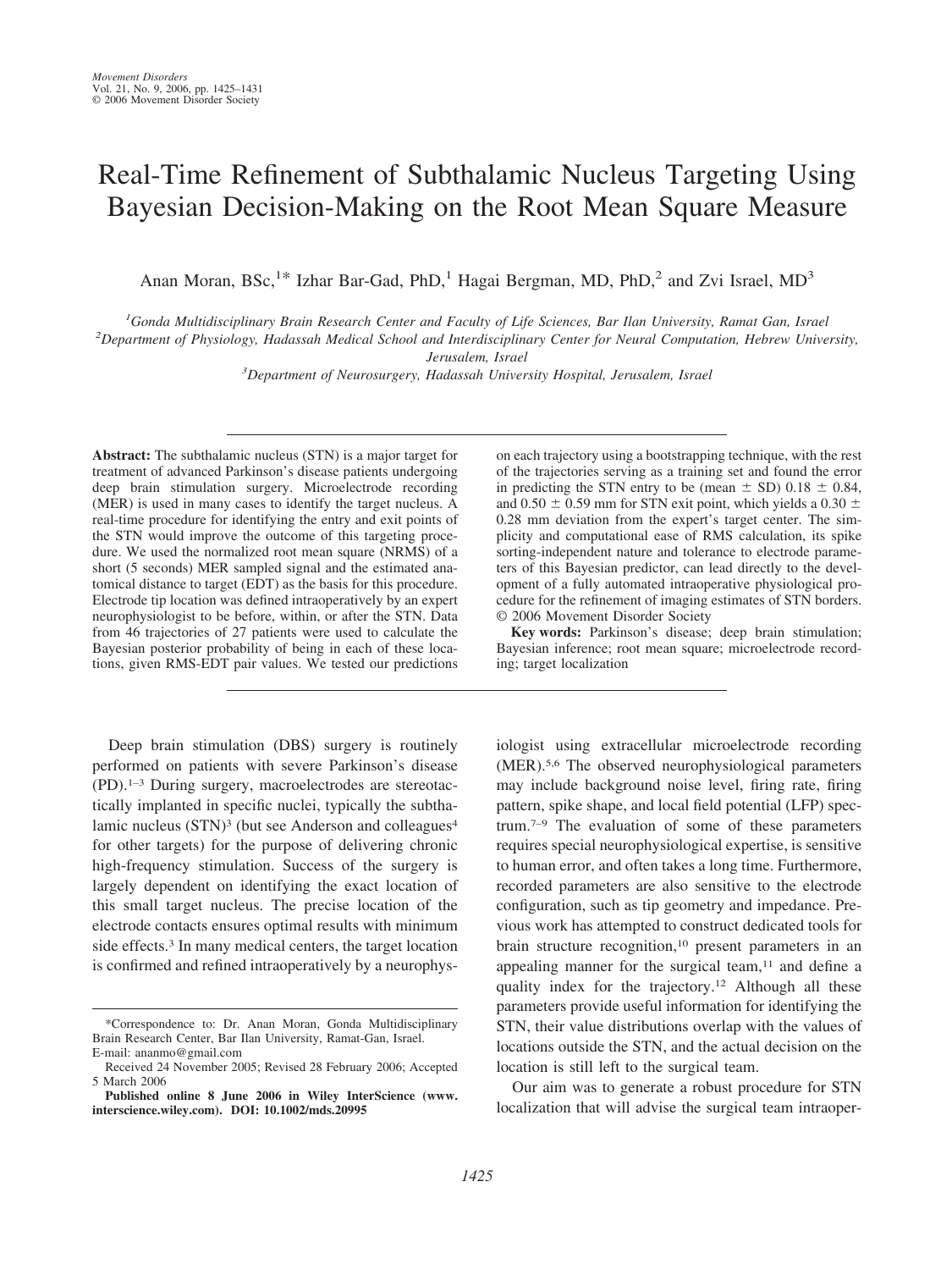atively, in real-time, of the electrode position. We used a Bayesian inference system based on two parameters: estimated distance to target (EDT), measured from a predicted center of target point that is calculated using imaging data in a preoperative phase, and normalized root mean square (NRMS) of the electrical signal recorded by the electrode. The recommendation made by the system was evaluated relative to decisions made by an expert neurophysiologist intraoperatively. The evaluation of the system performance indicated promising results in identifying and refining STN borders. There are three main advantages to this method: it does not rely on spike detection and sorting procedures, only a short signal recording is required, and it is unaffected by variability in electrode properties. This tool can be easily integrated into ongoing intraoperative guiding applications and thus assist the surgical team in STN localization.

# **PATIENTS AND METHODS**

All surgical patients met accepted selection criteria for STN DBS and signed informed consent for surgery with MER. Surgery was performed using the CRW stereotactic frame (Radionics, Burlington, MA). STN target coordinates were chosen as a composite of AC-PC– based location and MRI using Framelink software (Medtronic, Minneapolis, MN). A single pass using one or two microelectrodes was made starting from 10 mm above the calculated target. Further passes were only made if the results of microrecording and macrostimulation were suboptimal in the first pass. The trajectories used in this study were only the ones with a STN width over 3 mm.

#### **Data Acquisition and Analysis**

Data acquisition was conducted with the MicroGuide system (AlphaOmega Engineering, Nazareth, Israel). Neurophysiological activity was recorded via polyimidecoated tungsten microelectrodes (Frederick Haer, Bowdoinham, ME; impedance =  $0.48 \pm 0.17$  M $\Omega$ ; range, 0.19 – 0.9 M $\Omega$ ; measured at 1 KHz, at the beginning of each trajectory). The distance between two microelectrodes when used simultaneously in a track was 2 mm. The recorded signal was amplified by 10,000 and bandpassed between 250 to 6,000 Hz using a four-pole Butterworth filter. The signal was sampled at 24 KHz, by 12 bit A/D converter, using a  $\pm$  5 V input range (i.e.,  $\sim$ 0.25  $\mu$ V amplitude resolution). Following a 2-second signal stabilization period after electrode movement cessation, the next 5 seconds were recorded. Shorter recordings were rejected. The microelectrode was advanced in steps ranging from 0.05 to 0.3 mm, typically using shorter steps closer to the presumed location of the STN. All the

statistics presented in this article use mean  $\pm$  standard deviation notation.

STN entry and exit points were marked intraoperatively by an expert neurophysiologist who attended all operations and was blinded to the system recommendations. His decisions were considered the gold standard for the learning system and had divided the recorded sessions to three location groups: pre, within, and post-STN.

### **Parameters of Interest**

The need for real-time computation feasibility was a crucial guideline when choosing the parameters to work with. Therefore, we decided not to use parameters that resulted from procedures for the discrimination of single units. This was done despite the many studies describing STN spike-related information such as firing rate, oscillations, and burstiness $2,13-15$  due to the computational difficulty and susceptibility to errors of these procedures,<sup>16</sup> especially when performed in real time. Instead, we used the root mean square (RMS) value of the sampled signal recorded by the electrode, measured in volts, as the main parameter for evaluating electrode position. RMS is defined as follows (Eq. 1):

$$
RMS(\vec{X}) = \sqrt{\sum_{i=1}^{n} X_i^2 \over n}
$$
 (1)

where  $\vec{X}$  is the vector of sampled analog signal,  $X_i^2$  is each sample squared, and n is the number of samples. An operating room is a noisy environment with respect to the recorded signal; therefore, it is crucial to ignore unstable, artifact-containing sessions. Misleading RMS values that result from sources such as neuronal injury potential<sup>17</sup> and other external artifacts were removed using a two-step signal stability test. First, recorded sessions with maximum amplitudes exceeding 300  $\mu$ V were rejected. This filtered out most external-artifact– contaminated signals. Second, an ANOVA was used to compare the RMS values of 20 millisecond nonoverlapped windows of the signal from the first and last 2 seconds of the signal. The ANOVA was used to evaluate whether they originated from the same population. Recorded sessions displaying significant differences ( $P$  < 0.005) were considered to be nonstable and were rejected.

RMS values change with the electrode properties and other external drives related to the operating room; therefore, it is crucial to normalize the RMS to comparable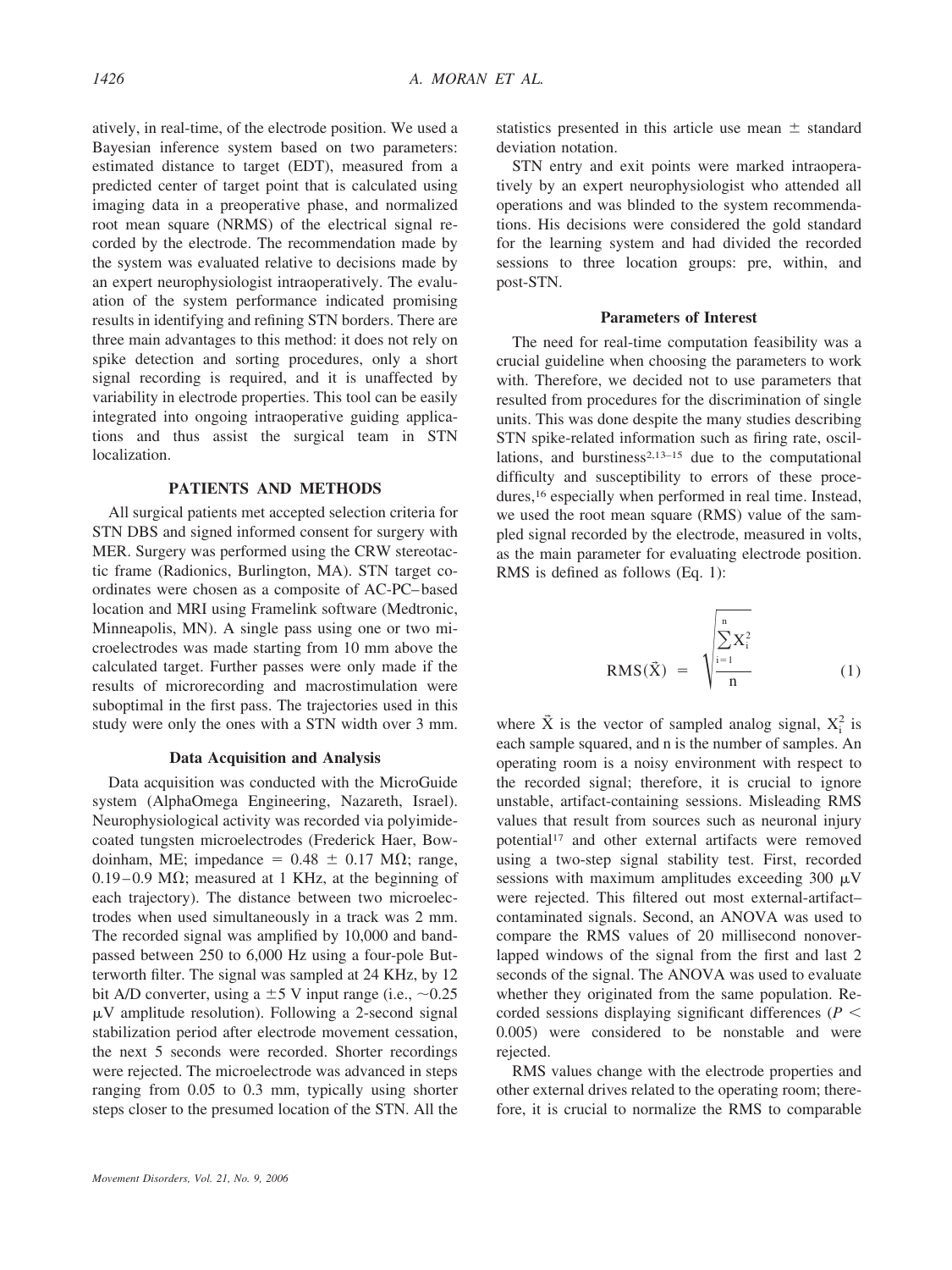values. Thus, each session's RMS in a trajectory was divided by the mean RMS of the first five stable sessions in the same trajectory. This normalized RMS (NRMS) was found to be a good measure as it reflects the relative change in the total power of the signal, which elevates dramatically entering the STN (Fig. 1). The other parameter that we used is the estimated distance to target (EDT) as a means of integrating the information acquired from the preoperative imaging, with a  $\mu$ m resolution. As the trajectory planning phase predicts the center of STN, the EDT represents the estimated distance from the current electrode tip to that point. All trajectories were initialized 10 mm above the expected center of target and terminated at a variable distance after the neurophysiologist decided STN exit had occurred.

#### **Training Set Bayesian Probability Calculations**

Bayesian inference describes how the probability of an event X changes from a prior  $p(X)$  before we observe anything to a posterior  $p(X|Y)$  once we have observed event Y. Of course, a meaningful change in our prior belief will occur only if X and Y are dependent events, otherwise observing Y will tell us nothing about X, and  $p(X|Y) = p(X)$ . The general Bayes equation states that (Eq. 2)

$$
p(X|Y) = \frac{p(Y|X)*p(X)}{p(Y)}
$$
 (2)

Each part of Bayes' theorem has a conventional name, which will be used throughout this article.  $p(X|Y)$  is



**FIG. 1.** Sample of signal traces recorded at various depths (in descending order) along a trajectory with their corresponding NRMS values. **A:** Five seconds of raw signal traces presented in decreasing values of EDT. The STN neuronal activity is clearly visible. Y-axis range is 300 V. **B:** The corresponding NRMS values of the traces in A. Each bar represents the NRMS of the trace on its left. NRMS values increase dramatically when entering the STN and decrease gradually toward its ventral exit.

called the posterior probability, i.e., the probability of event X after observing the evidence.  $p(X)$  is called the prior probability, which is the initial belief about the tendency of event X.  $p(Y|X)$  is called the likelihood probability and is the probability that the evidence will be observed, given X.  $p(Y)$  is called the normalizing constant, which is the sum over all X of  $p(Y|X)$ . With this terminology, the theorem may be paraphrased as

$$
Posterior = \frac{Likelihood*Prior}{Normalizing Constant}
$$

In order to calculate the unknown posterior probabilities, in this case, being in one of the locations given the NRMS-EDT pair, p(Location (NRMS, EDT)), it was first necessary to calculate the likelihood probability. The likelihood probability here is the tendency to obtain NRMS-EDT pair values in a certain location (pre-, within, or post-STN),  $p((NRMS, EDT)|Location)$ . To calculate the likelihood probability for each of the three locations, the following steps were followed. One, calculate the sessions' RMS value using Equation 1. Two, normalize each RMS value to the mean RMS value of the first five stable sessions in its trajectory. Three, divide all sessions of all trajectories into three location groups according to the neurophysiologist's decisions. Four, use each group's NRMS-EDT population values to calculate its two-dimensional histogram and divide by the total number of pairs in the group to obtain probabilities.

Since NRMS and EDT are continuous parameters, the values were discretized to obtain meaningful probabilities. NRMS bins ranged from 0 to 7, with a bin size of 0.2. EDT bins ranged from 10 to  $-6$  mm, with a bin size of 1 mm. To overcome noisy data, a narrow two-dimensional smoothing Gaussian filter was used. The filter's standard deviations were 0.5 mm and 0.1 for the EDT and NRMS, respectively (equal to half the bin sizes of EDT and NRMS). The Bayesian prior probability p(Location) represents our prior knowledge regarding the probability of being in each of the locations. To avoid creating a bias toward one of the locations, it was set to 1/3 for each of the three locations. The normalizing constant p((NRMS, EDT)), was set to the sum of the locations conditions as  $\Sigma_{i\in(Locations)}P(NRMS,EDT)_{i}$ . With the smoothed likelihood probabilities, the normalization constant, and the equal prior probabilities, the Bayesian posterior probabilities for each location, p(Location(NRMS, EDT)) could be calculated according to Bayes's equation (Eq. 2). Note that if an EDT-NRMS pair is not encountered in any of the locations, it will yield a zero posterior probability in the three locations.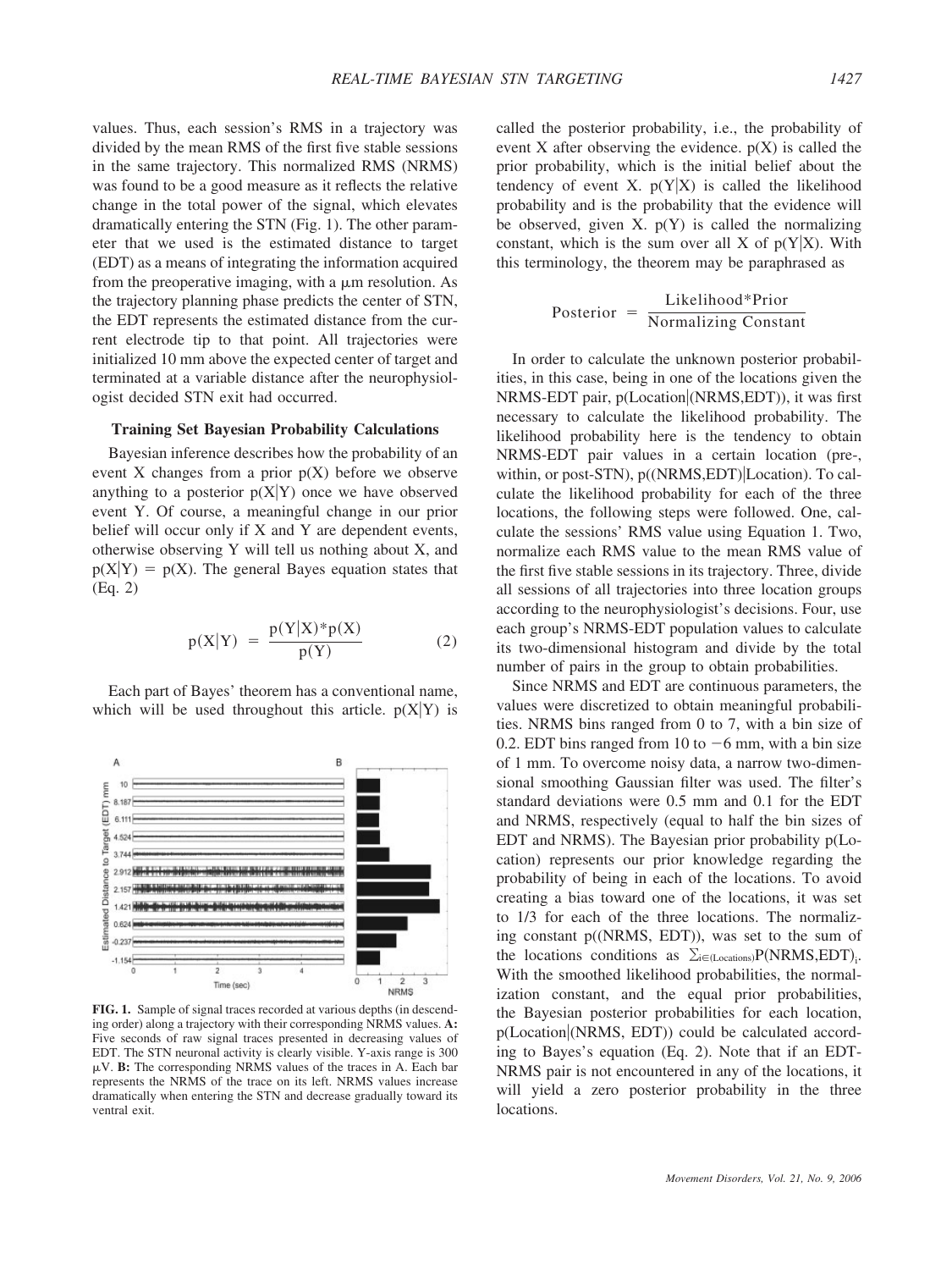## **Method Evaluation**

A bootstrapping technique was used to evaluate the accuracy of the results. Each of the 46 trajectories was evaluated with the other 45 trajectories used as a training set for building the Bayesian posterior probability. The following procedure was followed for each evaluated trajectory. One, the posterior probabilities were calculated using the other 45 trajectories. Two, unstable sessions were rejected using the stability test. Three, NRMS was calculated for each stable session. Four, the posterior probabilities for being in each of the locations given the NRMS-EDT pairs were found. Five, the STN entry point was defined as the most dorsal point at which the posterior probability to be within the STN was higher than being prior to it. The STN exit point was taken as the most ventral point at which the posterior probability to be within the STN was still higher than being beyond it. Six, the results were compared to the expert neurophysiologist's decisions by calculating the absolute difference between the expert's STN entry and exit points decisions, and those of our method. We also calculated the deviation from the center of STN defined by the expert and our method, calculated as the central point between the entry and exit points.

#### **Software**

Data analysis was carried out on custom software using MATLAB V7 (Mathworks, Natick, MA). The software used in this article can be found online.

#### **RESULTS**

Data were recorded from 27 patients undergoing unilateral and bilateral DBS surgery; a total of 46 trajectories were analyzed, of which only 1 originated from unilateral surgery. Another 10 trajectories were omitted due to technical recording problems. On successful trajectories where the STN was recognized by the neurophysiologist, the RMS was distinctively elevated in congruence with the neurophysiologist's STN entry decision (Fig. 2A). On the expert's STN exit point decision RMS values fell, but less sharply than the entry point. On nonsuccessful trajectories, when the neurophysiologist did not recognize the STN activity, RMS values tended to remain low and flat (Fig. 2B). The neurophysiologist's MER-guided targeting moved the center of the STN, as compared to the preoperative imaging targeting, by  $1.0 \pm 0.72$  mm (range, 0.01–3.25 mm).

### **Bayesian Likelihood and Posterior Probabilities**

The raw likelihood probabilities of obtaining an NRMS-EDT pair in each location showed distinctively different results across locations (Fig. 3, A1–A3). For the



**FIG. 2.** NRMS values in two sample trajectories. Each line represents the NRMS calculated during one recording session at a certain EDT. Different line densities are caused by differences in electrode advancement steps. **A:** A successful trajectory. Dashed lines indicate the neurophysiologist's decision of entry and exit to the STN. **B:** An unsuccessful trajectory. The NRMS values remain flat, with no significant elevation in NRMS values.

pre-STN location, the highest probabilities occupied the area of high EDT, with narrow NRMS values around 1 (Fig. 3, A1). Within the STN, the highest probabilities tended to occupy the area around  $-1$  EDT, with high NRMS mostly above 1.5 (Fig. 3, A2). Post-STN location high probabilities occupied the lower EDT and a generally wide range of NRMS (Fig. 3, A3). Smoothing the three raw likelihood probabilities with a narrow twodimensional Gaussian filter created the three smoothed likelihood probabilities (Fig. 3, B1–B3). The smoothed probabilities retain the characteristics of the raw probabilities described above. Using equal prior probabilities caused the posterior probabilities of the three locations to be influenced solely by the likelihood probabilities. Pre-STN posterior high probabilities were mainly in the low NRMS and high (above 0) EDT (Fig. 3, C1). Within-STN high probabilities formed a ball-like shape, which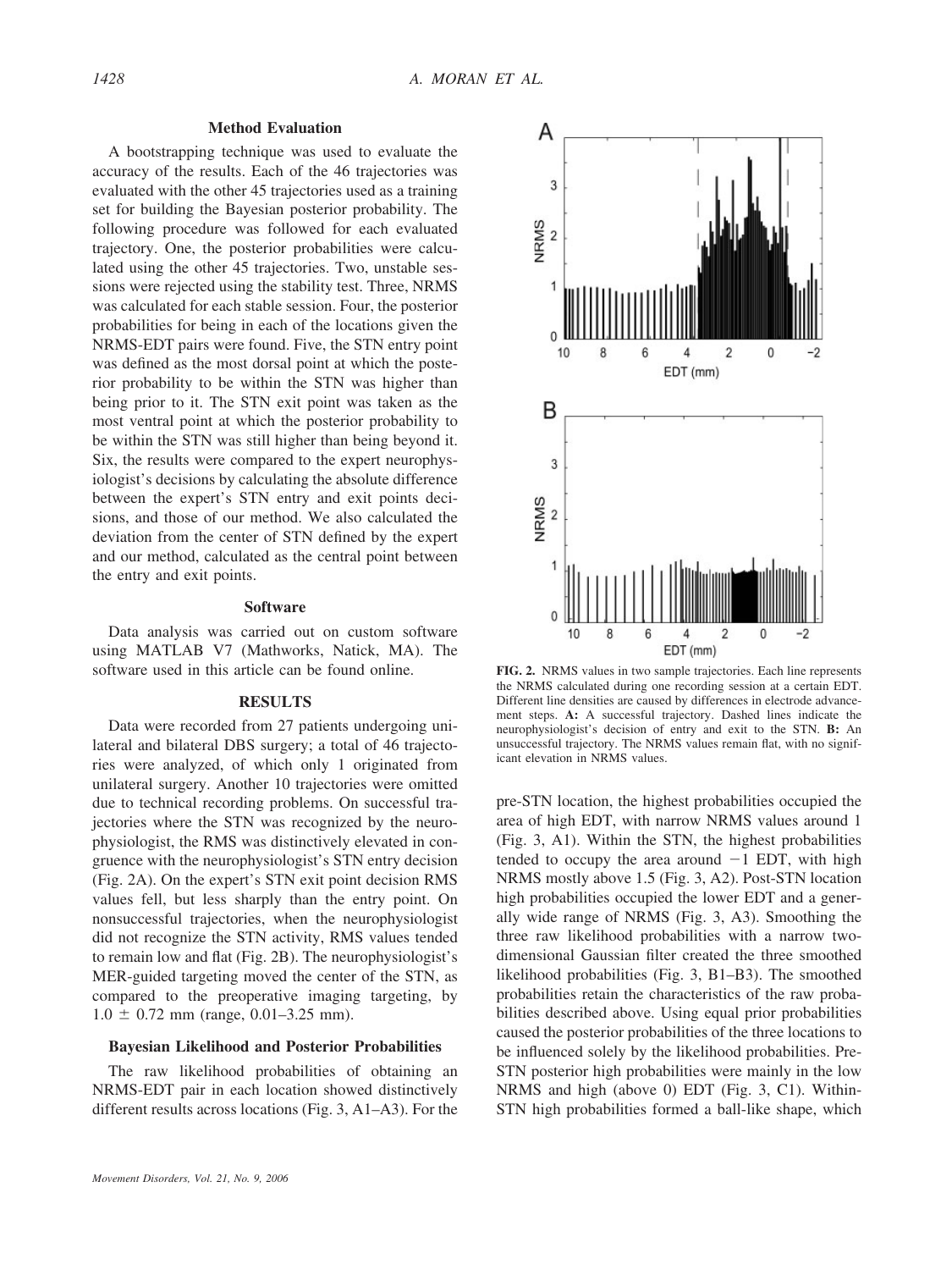

**FIG. 3.** Posterior probabilities calculation. **A:** The likelihood probability for NRMS and EDT bins for each of the three locations. **B:** The likelihood probability after smoothing with a narrow 2D Gaussian filter (SD of 0.5 mm for EDT and 0.1 for NRMS). **C:** The posterior probability for each location.

centered at high NRMS of  $\sim$ 4 and EDT of  $-1$  (Fig. 3, C2). Post-STN high probabilities were mainly in the low EDT (less than 0) and low NRMS values (Fig. 3, C3).

#### **Technique Evaluation**

A bootstrapping technique was used for all the trajectories. Figure 4 shows two of these trajectories, the expert's borders decision and the method's predictions. The quality of the method was assessed by measuring the distance between the expert's decisions and the method's prediction separately for the entry and exit points of the STN. The entry to the STN was better predicted, with an error of  $0.18 \pm 0.84$  mm, whereas the exit of the STN was also predicted quite successfully, but with less accuracy:  $0.50 \pm 0.59$  mm. This border evaluation led to an error of  $0.30 \pm 0.28$  mm in the prediction of the center of the STN compared to the expert's STN center.

# **DISCUSSION**

Choosing the normalized RMS as the prime parameter for evaluating STN borders was found to be highly predictive. Several parameters contributed to this success: the high neuronal density within the STN18 combined with its high sustained spontaneous activity<sup>2,13</sup> led to a sharp increase in the overall power of the signal detected by the electrode within the STN. The generally low density/low activity in its surrounding structures accentuated this feature. Adding the EDT parameter helped overcome occasional rare high RMS values that were encountered outside the STN due to cell injuries by the moving electrode, or normal cellular activity of other structures. These results show that by using Bayesian inference on these two simple measures, over a short (5 seconds) recording duration, the entry into and exit from the STN can be predicted. This simple method can help the surgical team assess in real-time the location of the STN in the trajectory. Moreover, this method, which uses low computational resources and relies on readily available electrodes and equipment, can be easily introduced to guiding systems currently in clinical use. The considerable differences between the MER-guided expert decisions and the preoperative imaging target highlight the importance of MER in target localization.

Although this method relies on simple measures such as the NRMS and EDT, care should be taken when applying it in real-time intraoperative scenarios. To reduce the influence of electrode movement on the computed NRMS, it is recommended to wait 2 seconds before recording. Another source of misleading information regarding the NRMS comes from neuronal injury potentials,17 produced when a neuron is damaged by the electrode. These cell injuries are characterized by high spike discharge that gradually fades, sometime over periods of more than 2 seconds. This well-known phenomenon gives rise to a high abnormal NRMS value. To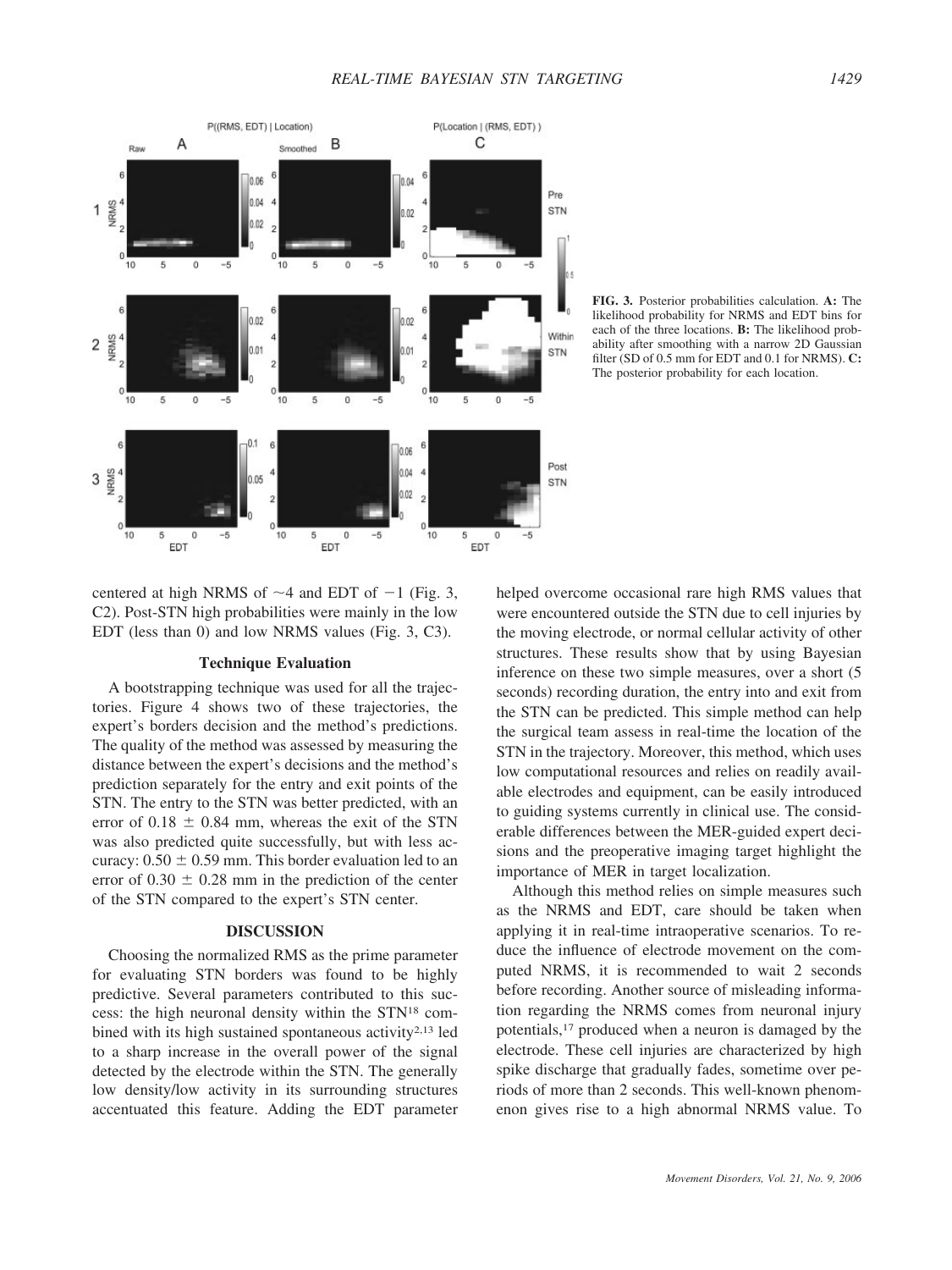

**FIG. 4.** Location evaluations of two trajectories. Given a trajectory, the posterior probability of being in each of the locations is calculated. Arrows indicate expert's STN entry and exit points decision. The maximum likelihood estimation (MLE), which in this case is the highest probability of the three locations (gray, black, and white color encoding for pre, within, and post-STN, respectively) is shown above panels. The expert's and our system's decisions closely coincide.

overcome this and other artifacts that may lead to erroneous location decisions, we applied a signal stability test that rejects unstable recorded sessions. While this method eliminated noisy data, it introduced some entry and exit point prediction errors when the sessions defined by the expert as entry/exit points were unstable and therefore rejected and could not be assessed. We also encountered trajectories where in postoperative data analysis, the expert's decisions were closer to the system's borders decisions than to his intraoperative decisions. Despite these findings, the expert's decisions were clearly adequate as a teacher for the system.

The method described in this article varies in its capability to predict the entry and exit of STN. Whereas the entry to the STN was usually clear and characterized by a distinguishable rise of the RMS, the exit of the STN was harder to predict in some of the trajectories. This is primarily due to the anatomical and physiological differences between the structures before and after the STN. Along the trajectories, the structures preceding the STN are usually the thalamus, the areas of the zona incerta, and/or the field of Forel, all of which produce low NRMS values. Ventral to the STN lies the substantia nigra pars reticulata (SNr). Although histologically and neurophysiologically distinct from the STN,2,19,20 the transition between the two nuclei was not always clear either to the expert or to our system. One factor leading to the small differences between STN and post-STN RMS values was a notable decrease in the magnitude of the NRMS within the STN while traversing toward its ventral part, which was found in some of the trajectories (Fig. 5A). This general decline of NRMS created further difficulties in



**FIG. 5.** NRMS changes within the STN. Two phenomena emerged from NRMS analysis of the trajectory sessions. **A:** Whereas some sessions show roughly constant high NRMS values along the STN, some trajectories show a general decrease in NRMS values toward its ventral area. Solid line indicates Gaussian smoothing of the NRMS values; dashed line indicates STN boundaries. **B:** The NRMS dip, a quiet area inside the STN, was encountered along several trajectories. Arrow indicates the dip; solid and dashed lines as in A.